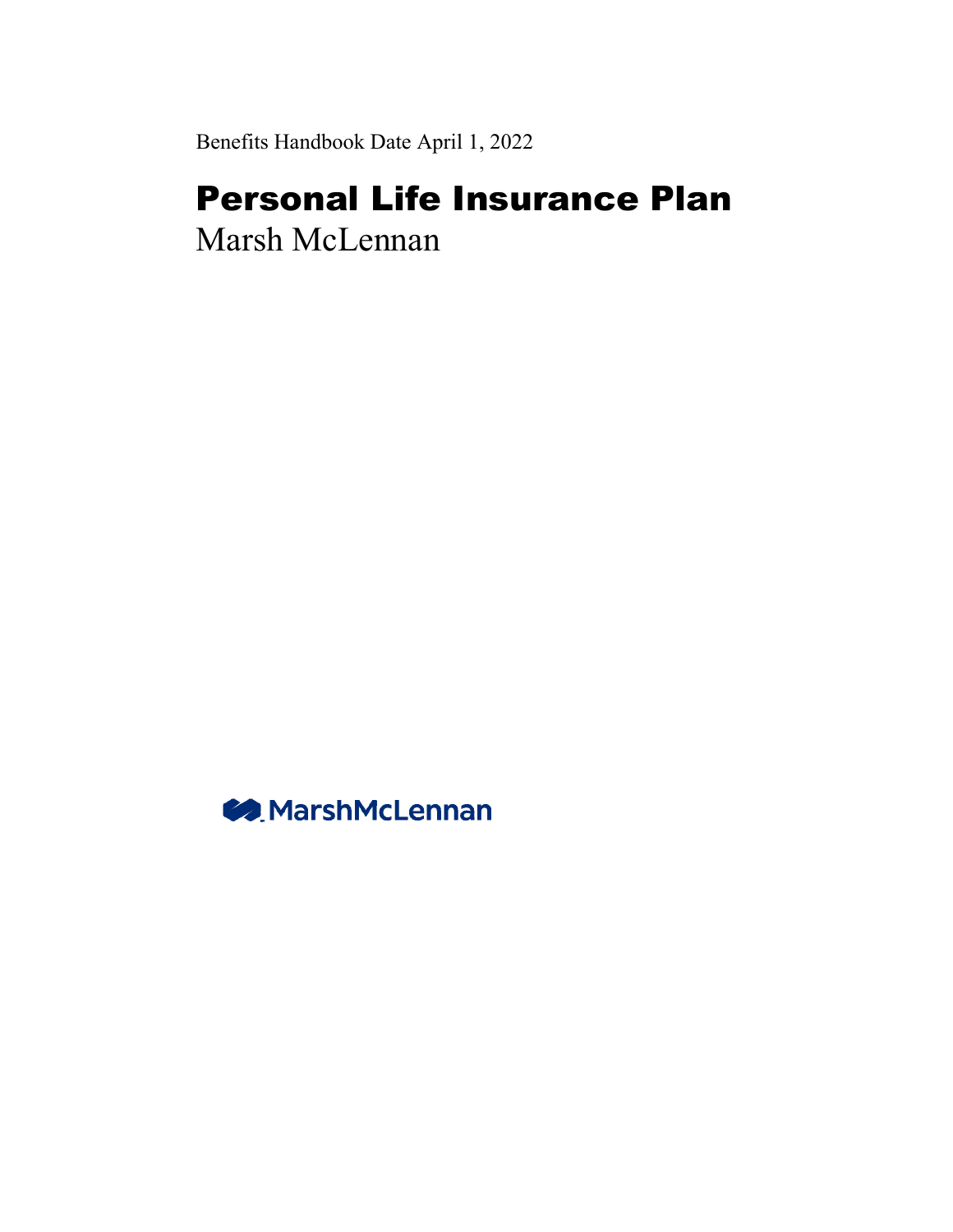# Personal Life Insurance Plan

*As of May 1, 2014, UNUM ceased writing the Personal Life Insurance product, therefore, the Personal Life Insurance Plan has been frozen effective May 1, 2014. No new enrollees will be allowed into the plan. If you currently are a UNUM Personal Life Insurance Plan participant, you will remain in the plan and payroll deductions will continue unless you elect otherwise.* 

*Personal Life Insurance is Unum's Interest-Sensitive Whole Life Insurance policy which you may purchase through Mercer Health & Benefits Administration.* 

*This plan, if elected, is in addition to your Company-paid Basic Life Insurance coverage and any optional term life coverage you have elected.* 

*Through this voluntary plan, you are covered by Unum's Interest-Sensitive Whole Life Insurance – a policy designed to build up a cash value.*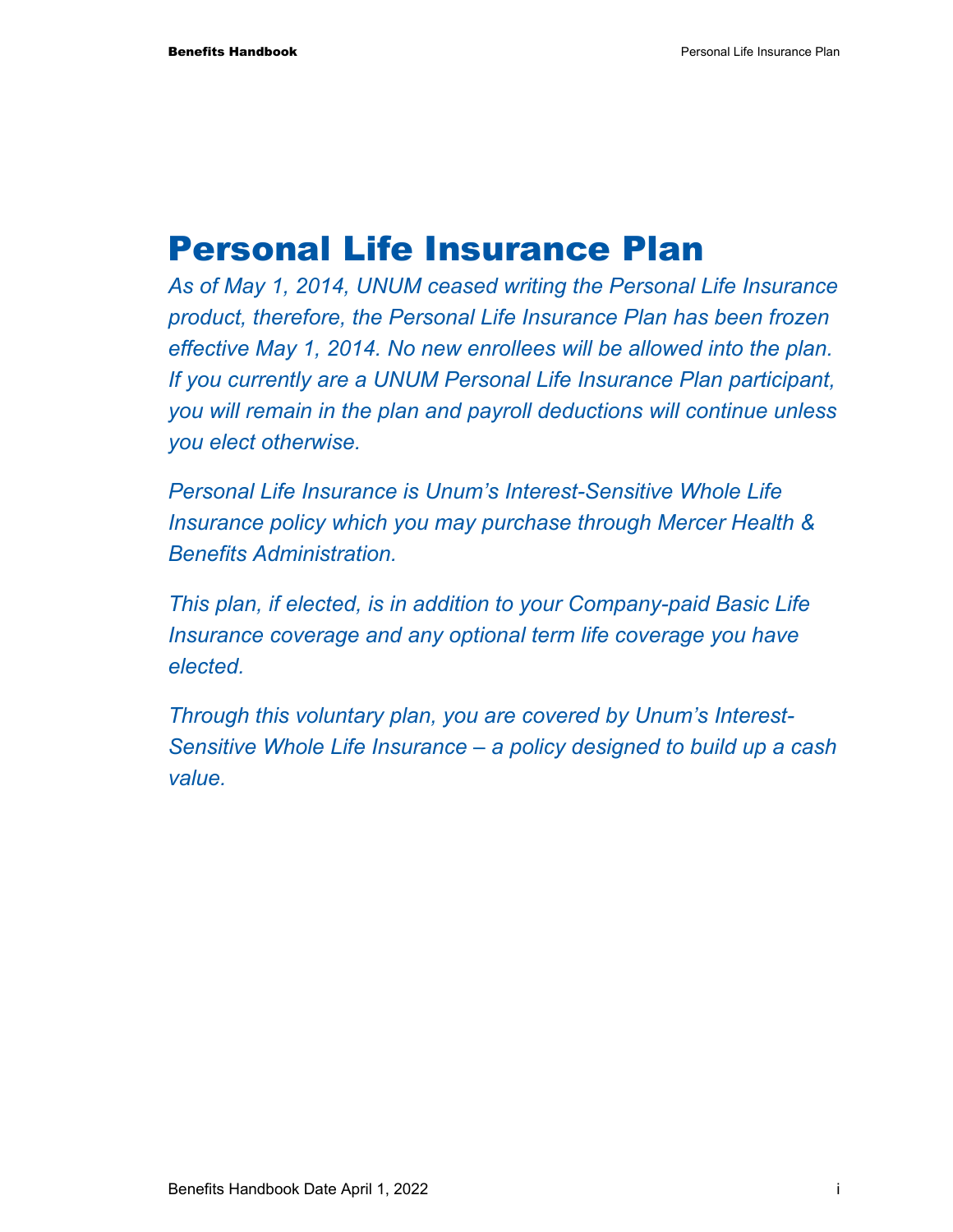## **Contents**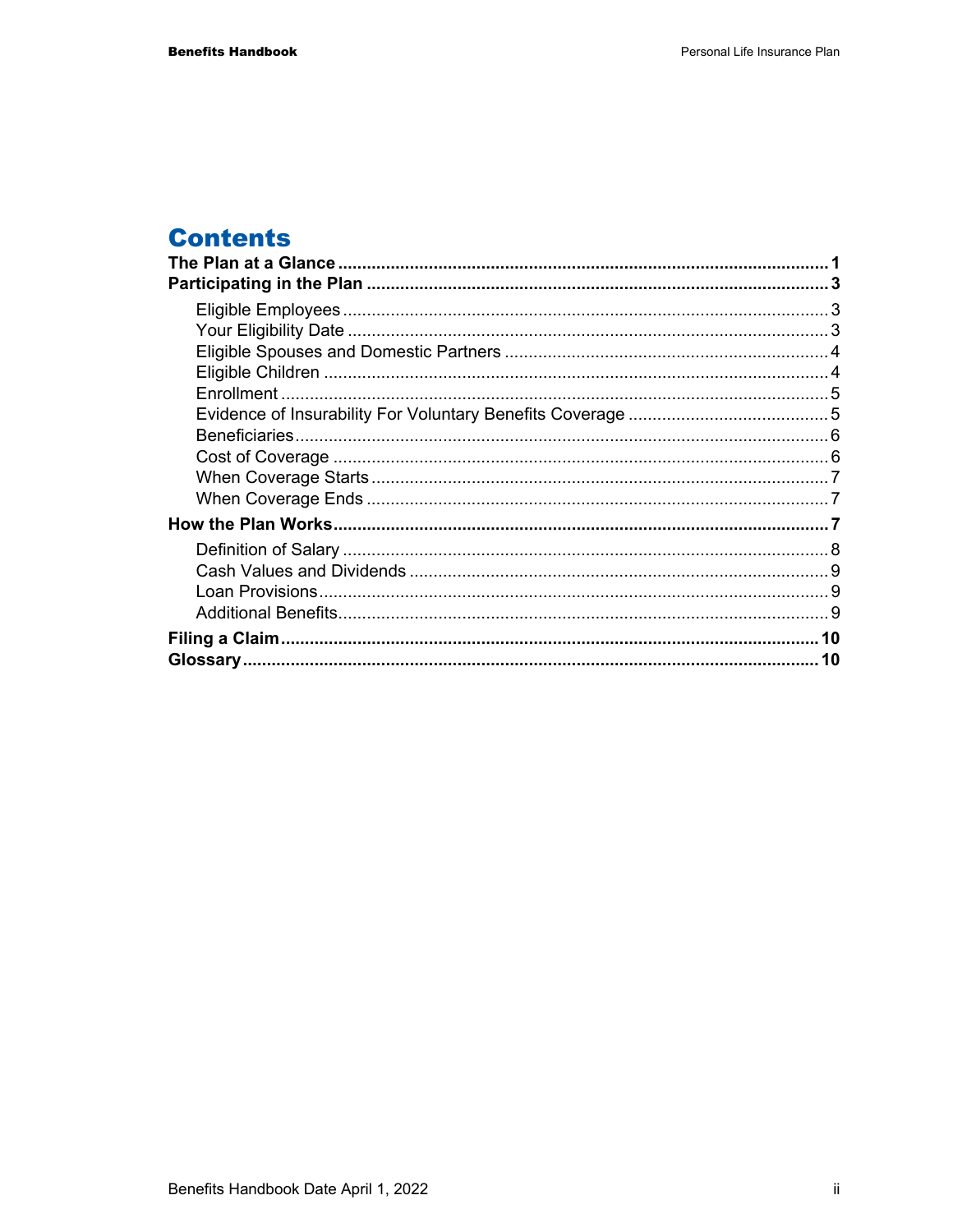## The Plan at a Glance

This whole life insurance plan provides you with protection that builds up cash value. The chart below contains some important plan features. For more information, see "How the Plan Works" on page 7.

| <b>Plan Feature</b>                                    | <b>Highlights</b>                                                                                                                                                                                                                                                                                                                                                                                                                                                                                                                               |
|--------------------------------------------------------|-------------------------------------------------------------------------------------------------------------------------------------------------------------------------------------------------------------------------------------------------------------------------------------------------------------------------------------------------------------------------------------------------------------------------------------------------------------------------------------------------------------------------------------------------|
| <b>Plan Type</b>                                       | The plan is an interest-sensitive whole life insurance policy. You own the<br>٠<br>policy outright. Premiums will remain level. The coverage amount<br>cannot be changed.                                                                                                                                                                                                                                                                                                                                                                       |
| <b>How the Plan</b><br><b>Works</b>                    | You may purchase coverage for yourself and you may also elect to<br>ш<br>cover your spouse (or approved domestic partner) and dependent<br>children under this program.<br>You are eligible for up to three times your SALARY for a maximum of<br>×<br>\$200,000 under Contingent Guaranteed Issue guidelines as a new<br>employee.                                                                                                                                                                                                             |
| <b>Additional</b><br><b>Features</b>                   | The policy is owned by you and is completely portable.<br>$\blacksquare$<br>The policy can accumulate cash value at a minimum guaranteed rate of<br>a.<br>4%. Plus, should the need arise, you can take a loan from your policy's<br>cash value.<br>The full death benefit will be paid as long as the policy is in effect; it will<br>×<br>not decrease as you grow older.<br>At retirement you can elect to take reduced paid-up insurance,<br>ш<br>depending on the amount in your policy's cash value, with no further<br>premium payments. |
| <b>Eligibility</b>                                     | You are eligible to participate in this program if you meet the eligibility<br>ш<br>requirements described below.<br>See "Participating in the Plan" on page 3 for details, including eligibility<br>×<br>requirements for your spouse/domestic partner and eligible children.                                                                                                                                                                                                                                                                  |
| <b>Enrollment</b>                                      | You can enroll at any time, but Evidence of Insurability is required if you<br>×<br>enroll after 30 days from your eligibility date.<br>To enroll, contact Mercer Health & Benefits Administration at +1 800 225<br>L.<br>2265.<br>Once enrolled, you may view your deduction amount by going to<br><b>D</b><br>Voluntary Benefits (www.mmcvoluntarybenefits.com).<br>If you wish to change coverage, where eligible, you must contact the<br>L.<br>Plan Administrator.                                                                         |
| <b>How Your Benefit</b><br>is Calculated               | At death, the face amount less any outstanding loan balances (including<br>×<br>principal plus interest) will be paid to designated beneficiaries.                                                                                                                                                                                                                                                                                                                                                                                              |
| <b>Advanced</b><br><b>Payment of</b><br><b>Benefit</b> | The Plan contains a Living Benefit Option for employees. If you are<br>$\overline{\phantom{a}}$<br>certified by a medical physician to have a life expectancy of 12 months<br>or less, you may receive an "advance" (subject to certain maximum<br>limitations) against life insurance proceeds payable at the time of your<br>death.<br>See "How the Plan Works" on page 7 for details.<br>ш                                                                                                                                                   |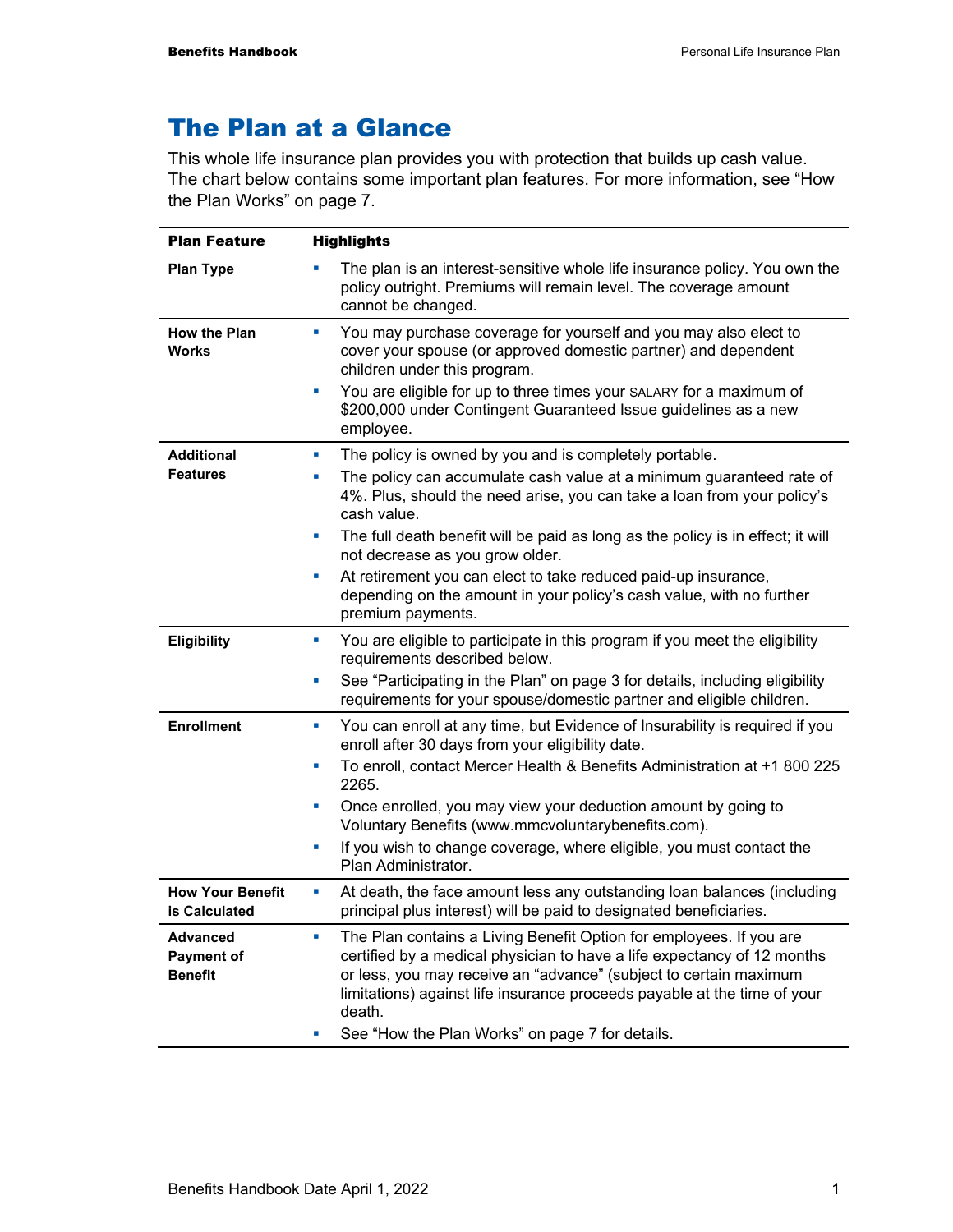| <b>Plan Feature</b> | <b>Highlights</b>                                                                                                                                                                                                                                                        |
|---------------------|--------------------------------------------------------------------------------------------------------------------------------------------------------------------------------------------------------------------------------------------------------------------------|
| Contact             | For more information, contact:                                                                                                                                                                                                                                           |
| Information         | Mercer Health & Benefits Administration<br>Phone: +1 800 225 2265                                                                                                                                                                                                        |
|                     | If you have any questions about how the frozen plan affects your Personal<br>Life Insurance Plan participation, please contact Mercer Health & Benefits<br>Administration, Monday - Friday, 8:00 a.m. to 9:00 p.m. and Saturday,<br>8:00 a.m. to 2:00 p.m. Eastern time. |
|                     | <b>Claims Administrator</b><br>Unum<br>Phone: +1 800 635 5597                                                                                                                                                                                                            |
|                     | Marsh McLennan does not administer this Plan. The Personal Life<br>Insurance Plan's Claims Administrator's decisions are final and binding.                                                                                                                              |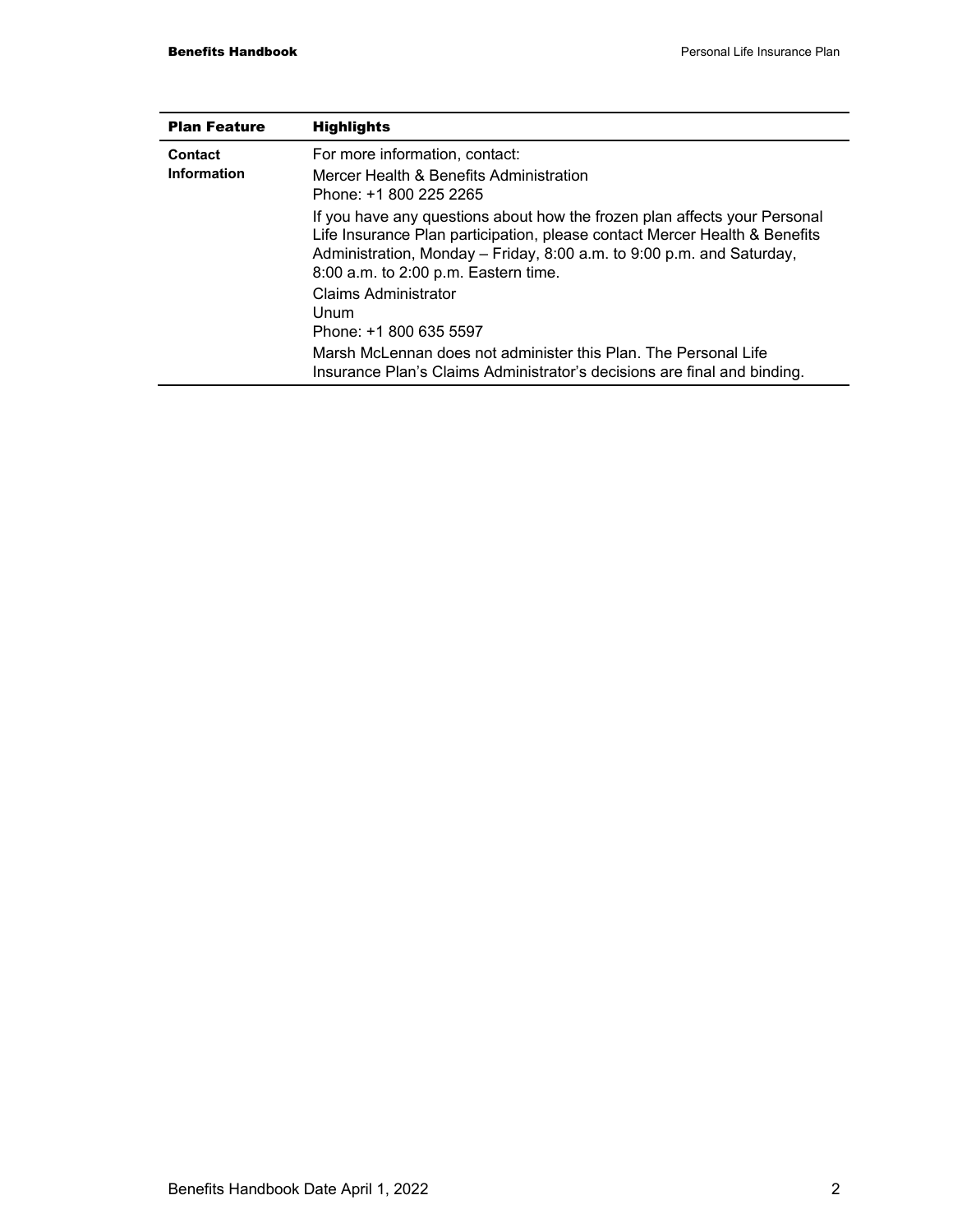## Participating in the Plan

If you are an employee of Marsh & McLennan Companies or any subsidiary or affiliate of Marsh & McLennan Companies and you meet the requirements set forth in the "Eligibility" section, you become eligible on your eligibility date.

### Eligible Employees

To be eligible for the benefits described in this Benefits Handbook you must meet the eligibility criteria listed below.

## *Eligibility*

If you are an employee of Marsh & McLennan Companies or any subsidiary or affiliate of Marsh & McLennan Companies and you meet the requirements set forth below, you become eligible on your eligibility date.

You can also cover your eligible family members.

#### *Eligible Marsh & McLennan Companies Employees (other than MMA)*

You are eligible if you are an employee classified on payroll as a US regular employee of Marsh & McLennan or any subsidiary or affiliate of Marsh & McLennan Companies (other than Marsh & McLennan Agency LLC and any of its subsidiaries (MMA)).

Individuals who are classified on payroll as temporary employees or who are compensated as independent contractors are not eligible to participate.

### *Eligible MMA Employees*

You are eligible if you are an employee classified on payroll as a US regular employee of Marsh & McLennan Agency LLC – Corporate (MMA-Corporate), Marsh & McLennan Agency LLC – Alaska (MMA-Alaska), Marsh & McLennan Agency LLC – Southwest (including

"You," "Your," and "Employee"

As used throughout this plan summary, "employee", "you" and "your" always mean:

- For Marsh & **McLennan Companies** participants: a US regular employee of Marsh & McLennan Companies or any subsidiary or affiliate of Marsh & **McLennan** Companies (other than MMA).
- For MMA participants: a US regular employee of MMA-Corporate, MMA-Alaska, MMA-Southwest, MMA-Northeast, or Security Insurance Services.

In addition, references in this section to Marsh & McLennan Companies mean Marsh McLennan.

Prescott Pailet Benefits) (collectively MMA Southwest) (MMA-Southwest), Marsh & McLennan Agency LLC – Northeast (MMA-Northeast), or Security Insurance Services.

Individuals who are classified on payroll as temporary employees or who are compensated as independent contractors are not eligible to participate.

## Your Eligibility Date

There is no waiting period if you are ACTIVELY-AT-WORK. Your eligibility date is the first day you are Actively-At-Work on or after your date of hire.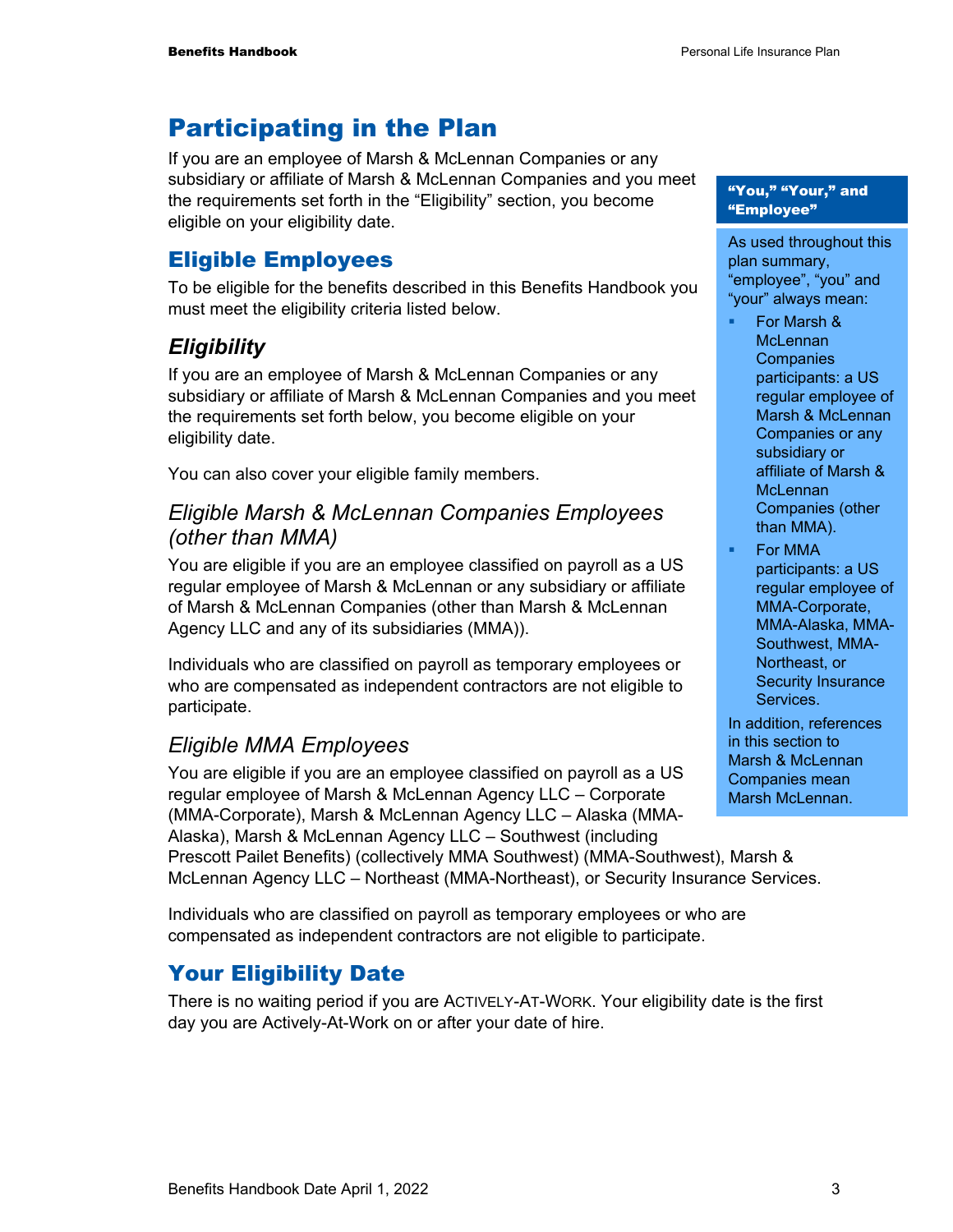#### Eligible Spouses and Domestic Partners

To obtain spousal or domestic partner coverage, you will need to contact the carrier directly.

Marsh McLennan reserves the right to require documentary proof of your domestic partnership at any time, for the purpose of determining benefits eligibility. If requested, you must provide documents verifying either the registration of your domestic partnership with a state or local authority or your cohabitation and/or mutual commitment.

### *Can I cover my spouse?*

You can cover your spouse, as long as your spouse's age as of the date the insurer approves your coverage is between 15 and 80 years.

#### *Can I cover my domestic partner?*

Coverage for your approved same gender or opposite gender domestic partner is available for all applications for coverage submitted before January 1, 2007. For all applications after that date, coverage for your approved domestic partner is available where required by applicable law.

When coverage for your approved domestic partner is available, you and your domestic partner must meet all requirements to be domestic partners under the laws of your state of residence.

Your domestic partner is not eligible for coverage if he or she is eligible for Medicare.

### *My spouse or domestic partner also works for the Company; can I still cover my spouse or domestic partner under the Plan?*

If your eligible approved spouse or domestic partner is also a Company employee, you and your eligible approved spouse or domestic partner can be covered as either an employee or a family member of an employee (you can't be covered as both) under your Plan.

### Eligible Children

#### *Can I cover my dependent child under a stand-alone policy?*

You can cover:

- **vour legally adopted child**
- **vour biological child**
- **vour stepchild**
- a child for whom you are the legally appointed guardian with full financial responsibility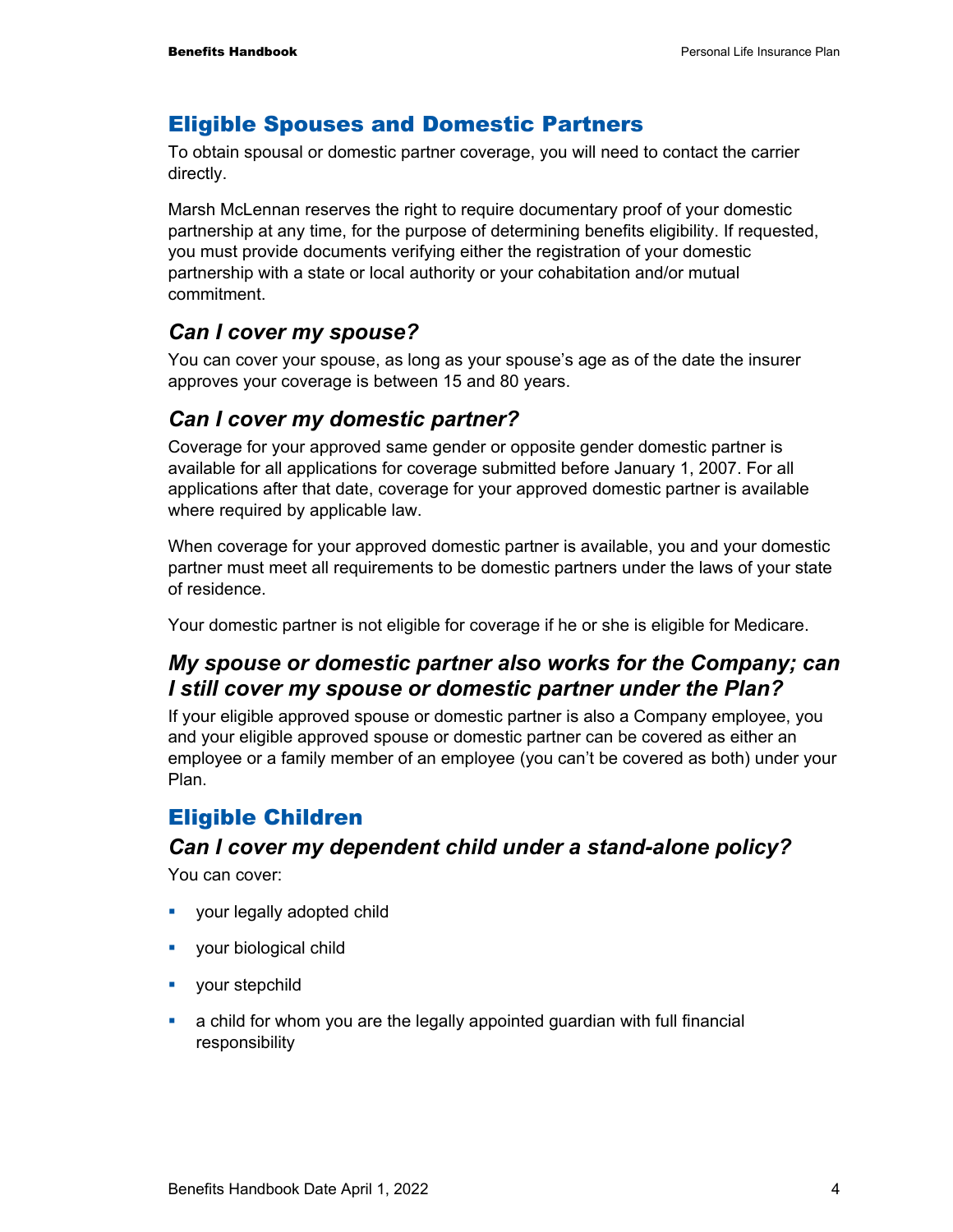For your child to be covered, your child must be:

- **•** between 14 days and 24 years of age (max 14 years in NY), and
- unmarried

### *Can I cover my grandchild?*

You can cover your grandchildren under the Plan with a stand-alone policy if:

 your grandchild is between the age of 14 days and 24 years (max 14 years in NY) as of the date the insurer approves your coverage.

### *Can I cover my married child who is still dependent on me?*

No. You cannot cover your married child, even if the child is still dependent on you.

#### *My spouse also works for the Company; can we both cover our child?*

The child can be covered under a stand-alone policy. Either the employee or spouse can buy coverage, not both.

### Enrollment

To enroll, contact Mercer Health & Benefits Administration at +1 800 225 2265.

You can enroll for coverage at any time, but Evidence of Insurability is required if you enroll after the first 30 days of your eligibility.

You can enroll in the Plan at any time during the year by providing Evidence of Insurability.

### *What if I don't enroll when I am first eligible?*

You can enroll in Personal Life Insurance any time during the year, as long as you provide Evidence of Insurability.

#### *Do I have to re-enroll for coverage every year?*

No, you don't need to re-enroll each year. After your initial enrollment, your coverage will continue until you change it or end it.

### Evidence of Insurability For Voluntary Benefits Coverage

If you request coverage when you are first eligible and apply for the guaranteed issue (GI) amount, you must only complete the GI section of the application and no medical questions must be provided.

If you request coverage after the initial eligibility period or for an amount greater than the GI limit, you must answer Tier I/Tier II questions on the application.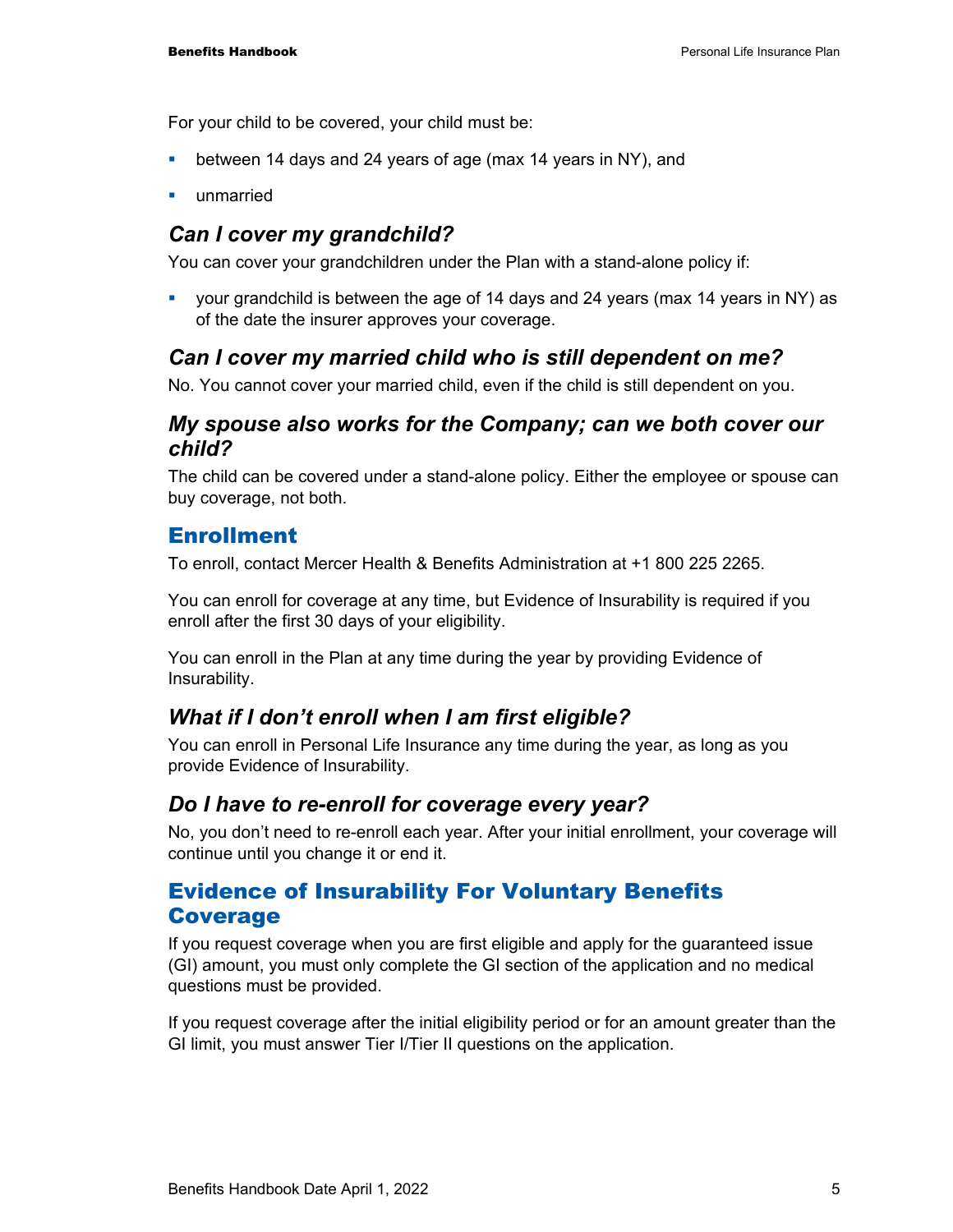#### *Does my spouse/domestic partner or child need to provide Evidence of Insurability to get coverage?*

Evidence of Insurability by your spouse or approved domestic partner and children is required to get any coverage under the Plan.

### Beneficiaries

You can name anyone as your BENEFICIARY, including a trust or an estate, or you can name multiple beneficiaries who will split the benefit.

You are always the beneficiary for your covered family members at issue. Once the policy has been issued, the beneficiary can be changed.

### *How do I name or change my beneficiary?*

You name or change a beneficiary by completing a Beneficiary Designation Form.

You can download the Beneficiary Designation Form by going to Colleague Connect (**https://mmcglobal.sharepoint.com/sites/Home**). Click **Pay & Benefits**, under **Find a document**, select **Search all documents**. Return the completed form as it instructs.

#### *Who receives my Personal Life Insurance benefit if I don't name a beneficiary?*

If you do not name a beneficiary, or if your beneficiary is not alive when you die, the benefit will go to your estate.

### *Can I assign my benefit?*

Yes. For more information you can call Unum's voluntary benefit services at +1 800 635 5597. You cannot change your beneficiary(ies) if you have assigned rights or assigned beneficiary designations.

## Cost of Coverage

The cost of Personal Life Insurance coverage is based on a monthly rate per \$1,000 based on your age at the time the policy is issued to you and whether or not you use tobacco.

For specific rates, contact Mercer Health & Benefits Administration.

### *Will my costs change?*

Costs will change only if you change your coverage amount.

### *Are the rates different for smokers?*

Yes.

#### *Taxes*

You pay for your Personal Life Insurance coverage with after-tax dollars.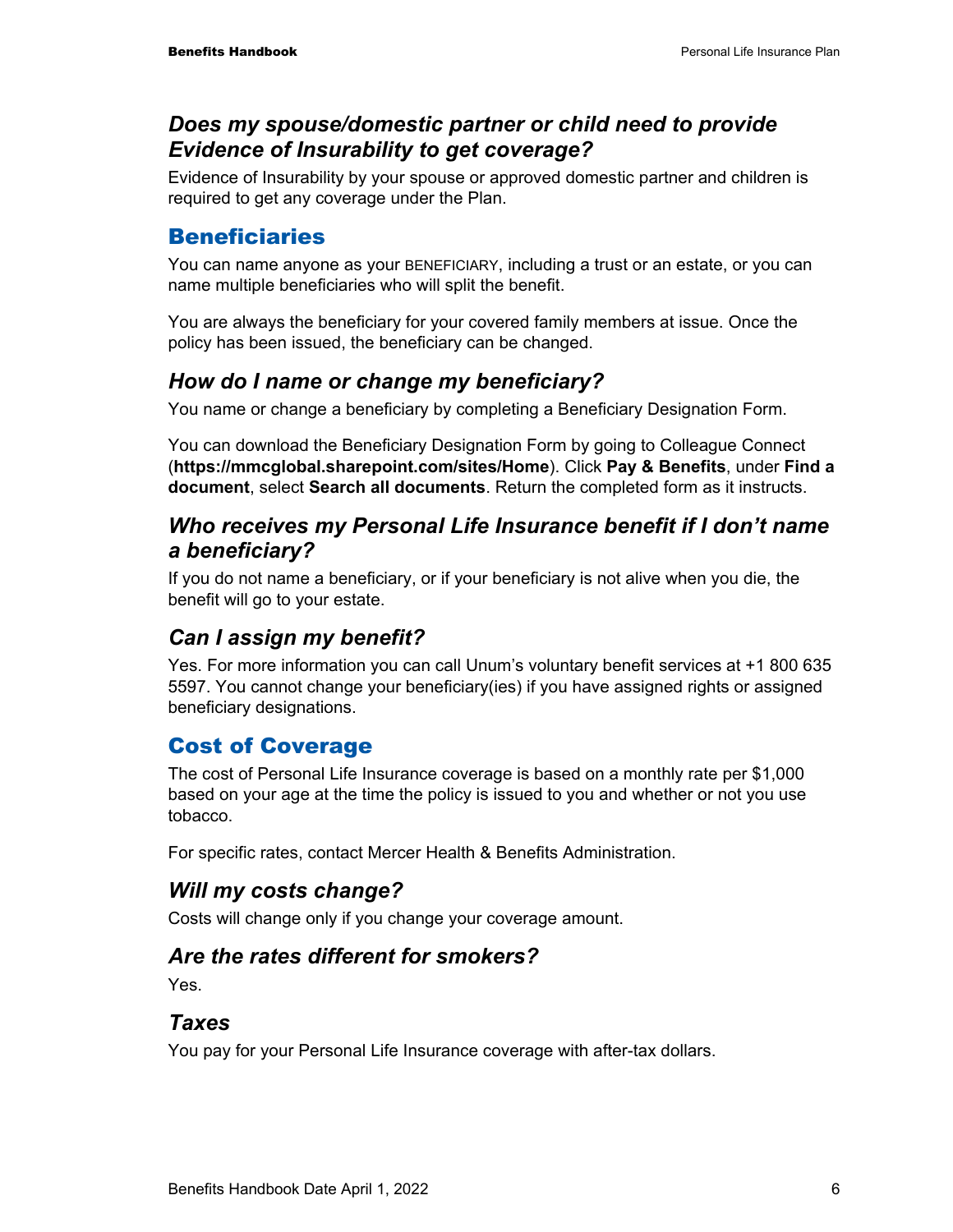#### *Is the benefit subject to tax?*

The benefit payment is not subject to federal income taxes and in most cases state income taxes.

The death benefit may be subject to federal estate taxes.

Tax rules change from time to time. Please note that the information contained herein must not be construed as tax advice, which you can receive only from a professional tax advisor, who should be consulted on federal, state, income, gift and estate tax questions.

### When Coverage Starts

Once eligible, your Personal Life Insurance coverage will be effective the first day of the month in which payroll deductions begin.

#### *When does my child's coverage start?*

A newborn biological child is eligible for coverage when the child is 14 days old as of the date the insurer approves your coverage. A legally adopted child is eligible for coverage on the day the adoption is legally finalized. A stepchild is eligible for coverage upon marriage of his or her parent.

### *When can I apply for coverage for my dependent child?*

Generally, you can apply to cover your child until your child reaches age 14.

#### When Coverage Ends

You can keep Personal Life Insurance coverage if you leave the Company.

If you purchased a life insurance policy prior to 1999 and you have questions about your policy, contact Mercer Health & Benefits Administration.

## How the Plan Works

You may purchase coverage for yourself and you may also elect to cover your spouse (or approved domestic partner) and dependent children under this program.

#### *Additional Plan Features*

- **•** once your policy is issued, the rates will remain the same.
- $\blacksquare$  the policy is owned by you and is completely portable.
- the cash value accumulates at a guaranteed rate of 4%. Plus, should the need arise, you can take a loan from your policy's cash value.
- $\blacksquare$  the full death benefit will be paid as long as the policy is in effect; it will not decrease as you grow older.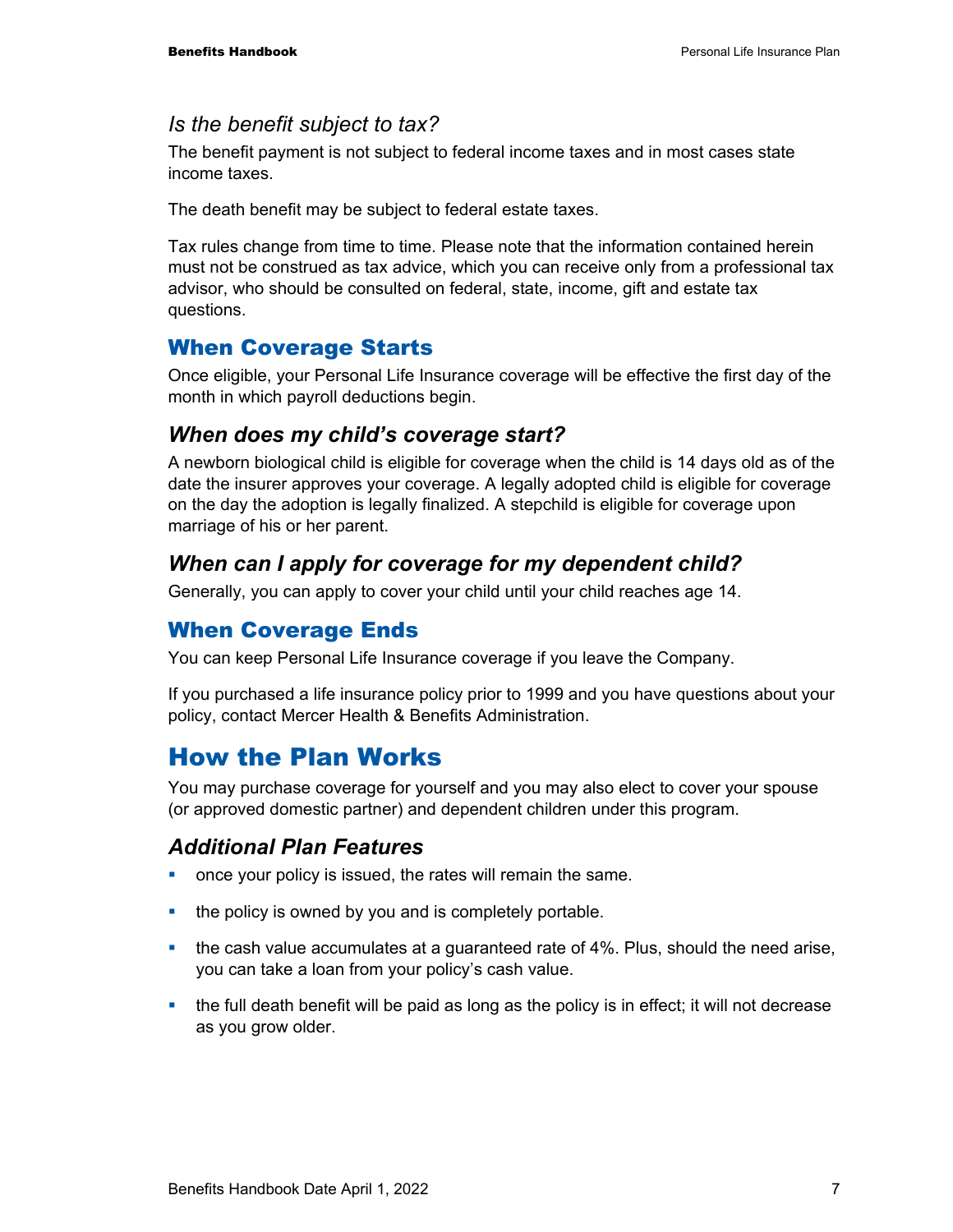at retirement you can elect to take reduced paid-up insurance, depending on the amount in your policy's cash value, with no further premium payments.

### *What is the difference between Personal Life and other Group Life Insurance?*

Both Personal Life and Group Life Insurance provide life insurance protection.

The main differences are:

- **Personal Life Insurance is a whole life insurance policy; you own the policy outright.** Premiums will remain level and will never change unless you change your coverage amount.
- Group Life Insurance is term insurance, which means that the Company owns the policy and you are only covered while employed with the Company.

#### *If I am on an authorized unpaid leave of absence, does the Plan still provide a benefit?*

If the Company grants you an authorized unpaid leave of absence, you may continue coverage for the duration of your authorized period of leave. It is your responsibility to pay any employee contributions due.

### *If I am disabled, does the Plan still provide a benefit?*

Your coverage is portable and will remain in effect as long as you continue to pay premiums. If you are no longer eligible for payroll deductions, premium notices will be sent directly to your home.

### *If I die?*

If you die, your BENEFICIARY needs to file a claim. If you do not name a beneficiary, or if your beneficiary is not alive when you die, the benefit will go to your estate.

## Definition of Salary

For Marsh McLennan employees (other than MMA):

 SALARY for the purpose of the Plan is your annual base salary (excluding overtime, bonuses, commissions, and other extra compensation).

For MMA employees:

 Salary for the purpose of the Plan is your annual base salary, REGULAR DRAW and EARNED COMMISSIONS.

## *Calculation of Death Benefit*

#### *How is the death benefit calculated?*

At death, the face amount less any outstanding loan balances (including principal plus interest) will be paid to designated beneficiaries.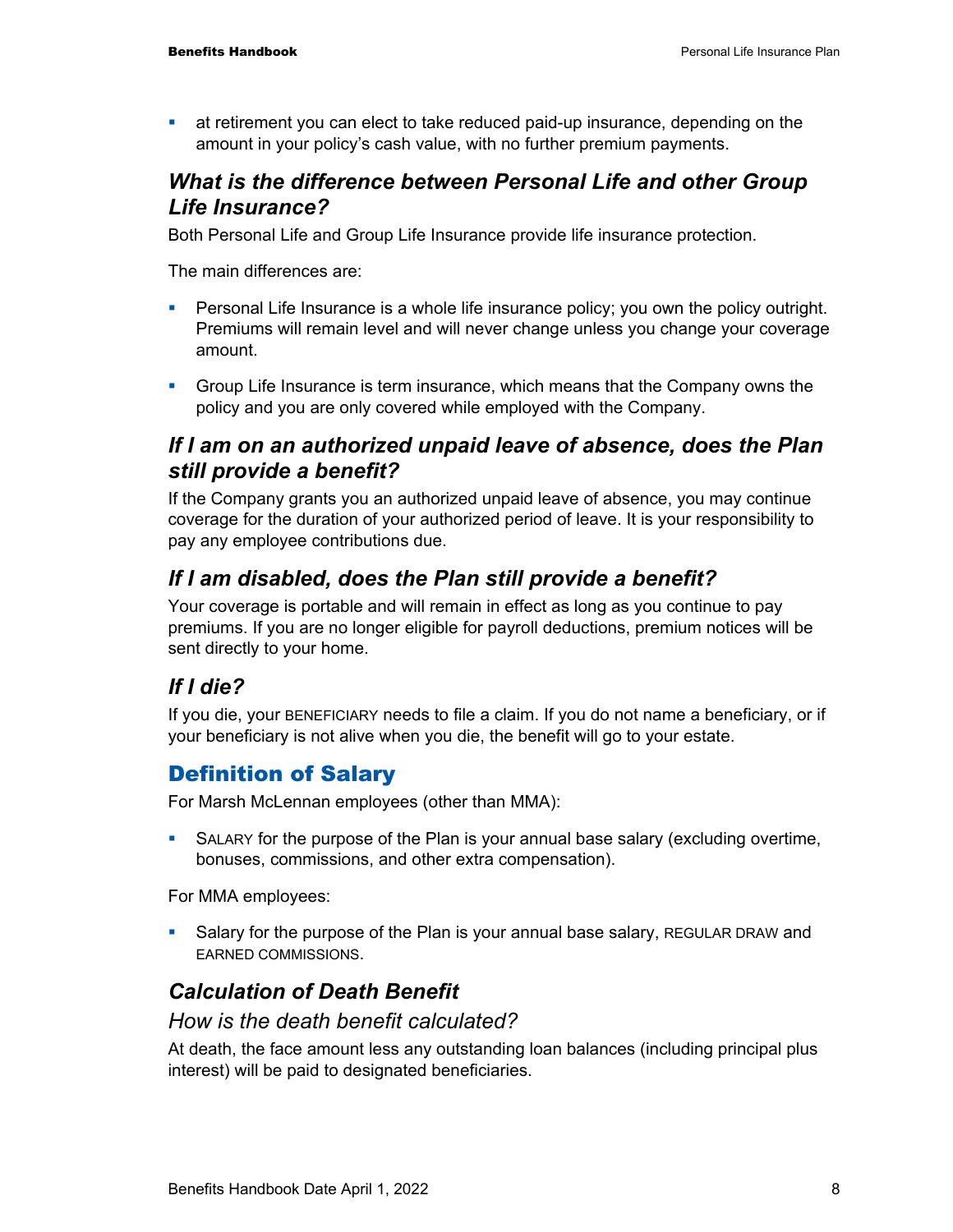### *How Benefits Are Paid*

#### *How will the beneficiary be paid the life insurance benefit?*

There are two payment methods:

- a lump sum check made payable to the BENEFICIARY if the benefit is under \$5,000
- **the money will be held in an account until the minor's 18<sup>th</sup> birthday. The beneficiary** cannot access it until then. At which time, the beneficiary can access all or part of the benefit at any time by writing a check against the account which is administered and guaranteed by the insurer. The beneficiary will be provided full details on the account when the benefit becomes payable.

## Cash Values and Dividends

#### *What is the benefit of the cash value?*

There are several benefits:

- whole life insurance provides a guaranteed cash value that grows on a tax-deferred basis.
- the policy's cash value may be used to purchase a reduced amount of paid-up life insurance coverage with no further premium payments.
- the cash value can be borrowed against to help with financial emergencies or used to supplement retirement income

## Loan Provisions

#### *What is the interest rate charged on loans?*

8%.

#### *Do I have to pay taxes on the money I borrow from the cash value?*

No, you do not have to pay taxes on the money you borrow. At death, the death benefit less any outstanding loan balances (including principal plus interest) will be paid to your designated beneficiaries.

## Additional Benefits

### *Living Benefit Option*

#### *Can I receive the benefit prior to my death?*

The Personal Life Insurance Plan contains a Living Benefit option. In general, this benefit allows you to receive an "advance" (subject to certain maximum limitations) against life insurance proceeds payable at the time of your death if you become terminally ill. Any payment made in advance will be deducted from the death benefit when you die.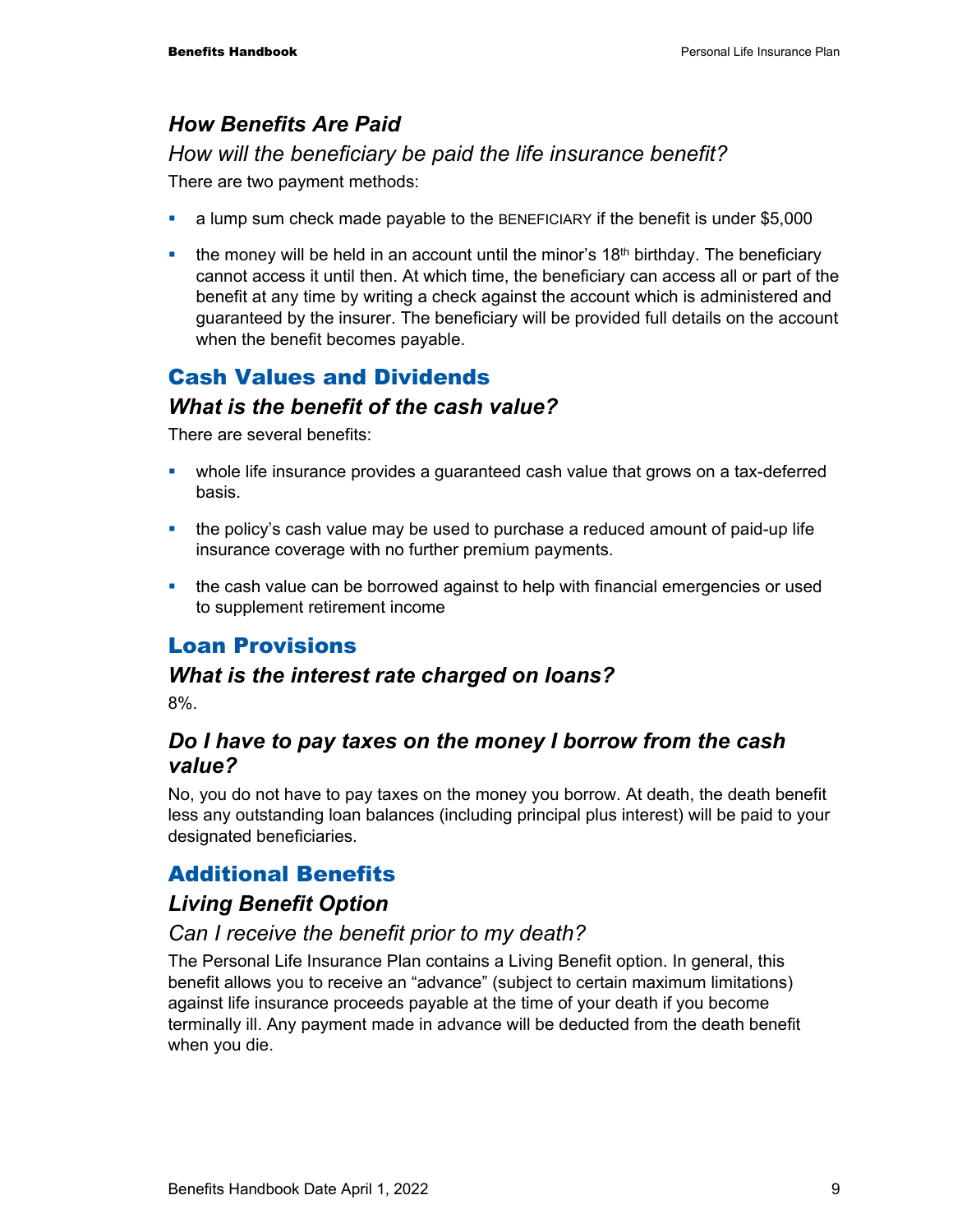For additional information about this option, contact Mercer Health & Benefits Administration.

## *Can I purchase Paid-up Life Insurance?*

You can buy a reduced, paid-up life insurance amount with your policy's cash value.

## Filing a Claim

The BENEFICIARY needs to file a claim. Contact Mercer Health & Benefits Administration to request a claim form.

The following documents must be returned to the Unum Claim Center:

- a certified death certificate.
- a claim form.

### *Claims Processing*

After the insurer receives the proper documents and approves the claim, a check will be sent to the location indicated by the beneficiary on the claim form.

#### *How long does it normally take to process a claim for benefits?*

Most checks are normally processed within two weeks after the claim is filed in the event no additional review is needed.

## **Glossary**

ACTIVELY-AT-WORK

Eligible employees must be Actively-At-Work to apply for coverage. Being "Actively-At-Work" means that on the day you apply for coverage, you are working at one of your Company's business locations, or you are working at a location where you are required to represent your Company. If you are applying for coverage on a day that is not one of your scheduled workdays, then you will be considered Actively-At-Work if you meet this definition as of your last scheduled workday. You are not considered Actively-At-Work if your normal duties are limited or altered due to your health, or if you are on a leave of absence.

AFTER-TAX PAYCHECK DEDUCTIONS

Deductions taken from your pay after Social Security (FICA and Medicare) and federal unemployment insurance (FUTA) taxes and other applicable federal, state and local taxes are withheld.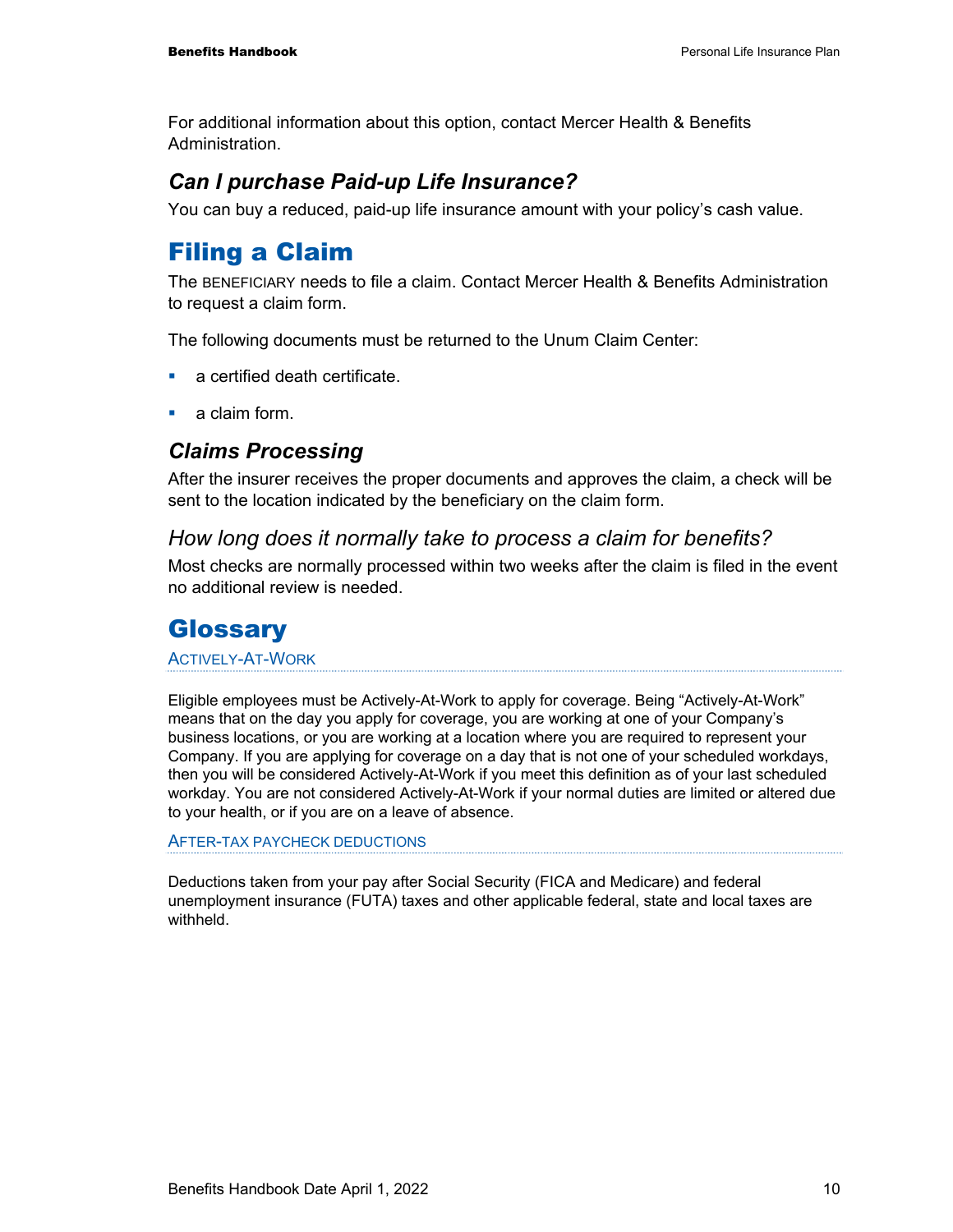#### APPROVED SPOUSE AND DOMESTIC PARTNER

Adding a spouse or same gender or opposite gender domestic partner to certain benefits coverage is permitted upon employment or during the Annual Enrollment period for coverage effective the following January 1<sup>st</sup> if you satisfy the plans' criteria, or immediately upon satisfying the plans' criteria if you previously did not qualify. To obtain spousal or domestic partner coverage, you will need to agree to the Affidavit of Eligible Family Membership declaring that:

#### *Spouse / Domestic Partner*

 You have already received a marriage license from a US state or local authority, or registered your domestic partnership with a US state or local authority, or

#### *Spouse Only*

 Although not registered with a US state or local authority, your relationship constitutes a marriage under US state or local law (e.g. common law marriage or a marriage outside the US that is honored under US state or local law).

#### *Domestic Partner Only*

- Although not registered with a US state or local authority, your relationship constitutes an eligible domestic partnership. To establish that your relationship constitutes an eligible domestic partnership you and your domestic partner must:
	- be at least 18 years old
	- not be legally married, under federal law, to each other or anyone else or part of another domestic partnership during the previous 12 months
	- − currently be in an exclusive, committed relationship with each other that has existed for at least 12 months and is intended to be permanent
	- − currently reside together, and have resided together for at least the previous 12 months, and intend to do so permanently, and
	- have agreed to share responsibility for each other's common welfare and basic financial obligations
	- not related by blood to a degree of closeness that would prohibit marriage under applicable state law.

Marsh McLennan reserves the right to require documentary proof of your domestic partnership or marriage at any time, for the purpose of determining benefits eligibility. If requested, you must provide documents verifying the registration of your domestic partnership with a state or local authority, your cohabitation and/or mutual commitment, or a marriage license that has been approved by a state or local government authority.

In order to cover the child(ren) of a spouse or domestic partner, you will be required to agree to the Affidavit of Eligible Family Membership. Go to Colleague Connect (**https://mmcglobal.sharepoint.com/sites/Home**), click **Pay & Benefits** and select **Mercer Marketplace Benefits Enrollment Website** under Benefits.

#### **BENEFICIARY**

The person(s) or entity you designate to be entitled to benefits when you die. For Personal Life Insurance and Voluntary AD&D you are automatically the beneficiary if a covered family member dies.